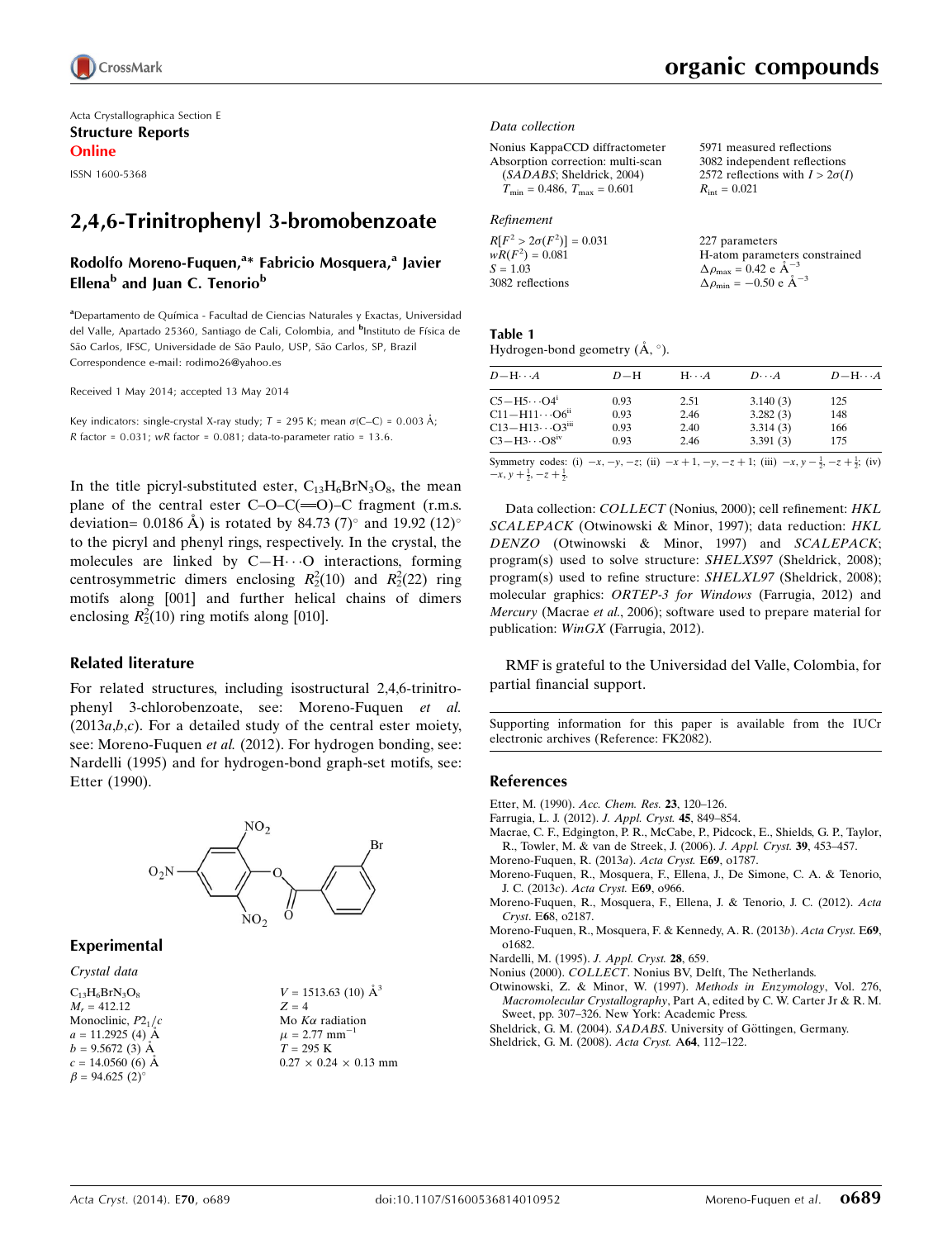# **supporting information**

*Acta Cryst.* (2014). E**70**, o689 [doi:10.1107/S1600536814010952]

## **2,4,6-Trinitrophenyl 3-bromobenzoate**

## **Rodolfo Moreno-Fuquen, Fabricio Mosquera, Javier Ellena and Juan C. Tenorio**

### **S1. Comment**

The crystal structure determination of 2,4,6-trinitrophenyl 3-bromobenzoate (I), a picryl substituted-ester, is presented as part of an extensive study carried out in our research group about this type of compounds. Recently, we have published similar structures: 2,4,6-trinitrophenyl 4-bromobenzoate (Moreno-Fuquen, 2013*a*) and 2,4,6-trinitrophenyl 2-furancarboxylate (Moreno-Fuquen *et al.*, 2013*b*). The molecular structure of (I) is shown in Fig. 1. The picryl and phenyl rings form angles of 84.73 (7)° and 19.92 (12)° respectively with the ester fragment. The nitro groups form dihedral angles with the adjacent benzene ring of 19.96 (14)°, 4.07 (20)° and 55.79 (9)° for O1–N1–O2, O3–N2–O4 and O5–N3–O6, respectively. The structure is essentially isotypic with the known chloro compound (Moreno-Fuquen *et al.*, 2013*c*), thus the packing shows the same structural relationship as discussed for the chlorobenzoate. The molecules are packed through weak C–H···O interactions forming a three dimensional network (see Table 1, Nardelli, 1995). Considering the strongest C—H…O contacts, there are two mainly growth directions: one along b and the other one along c which are explained in terms of the substructures shown in Fig. 2 and 3 respectively. In the first one, C13-H13···O3 and C3-H3···O8 contacts, which reinforced each other, allow the molecules to propagate forming one-dimensional helical chains, along [010]. The C13 atom of the phenyl ring at  $(x,y,z)$  acts as a hydrogen-bond donor to O3 atom of the nitro group at  $(-x,$ y-1/2, -z+1/2) and C3 atom of the picryl ring at  $(x,y,z)$  acts as hydrogen bond donor to carbonyl O8 atom at (-x, y+1/2,  $z+1/2$ ). The combination of these two contacts generate edge-fused rings  $R<sup>2</sup>_{2}(10)$  (Etter, 1990), (see Fig.2). This molecular synthon seems to be a common feature along picryl substituted-esters (Moreno-Fuquen *et al.*, 2012). In the second substructure (Fig. 3), the additional weak C5-H5···O4 and C11-H11···O6 interactions, both forming dimers by an inversion centre within the structure with  $R^2(10)$  and  $R^2(22)$  edge-fused rings, allow the molecules to grow alternating dimers along [001]. The C5 atom of the picryl ring at  $(x,y,z)$  acts as hydrogen bond donor to O4 of the nitro group at  $(-x,$ y,-z) and C11 atom of the phenyl ring at  $(x,y,z)$  acts as hydrogen bond donor to O6 atom of the nitro group at  $(-x+1,-y,-z)$  $z+1$ ).

### **S2. Experimental**

The reagents and solvents for the synthesis were obtained from the Aldrich Chemical Co., and were used without additional purification. The title molecule was obtained through a two-step reaction. First, 3-bromobenzoic acid (0.100 g, 0.243 mmol) was refluxed in excess of thionyl chloride (10 ml) for an hour. Then, the thionyl chloride was distilled off under reduced pressure to purify the 3-bromobenzoyl chloride obtained as a pale-yellow translucent liquid. The same reaction flask was rearranged and a solution of picric acid (0.060 g, 0.243 mmol) in acetonitrile was dropped inside it with constant stirring. The reaction mixture was taken to reflux for about an hour. A pale-yellow solid was obtained after leaving the solvent to evaporate. This was washed with distilled water and cold methanol to eliminate impurities. Paleyellow crystals of good quality [92% yield, m.p. 396 (1) K] and suitable for single-crystal X-ray diffraction were grown in acetonitrile.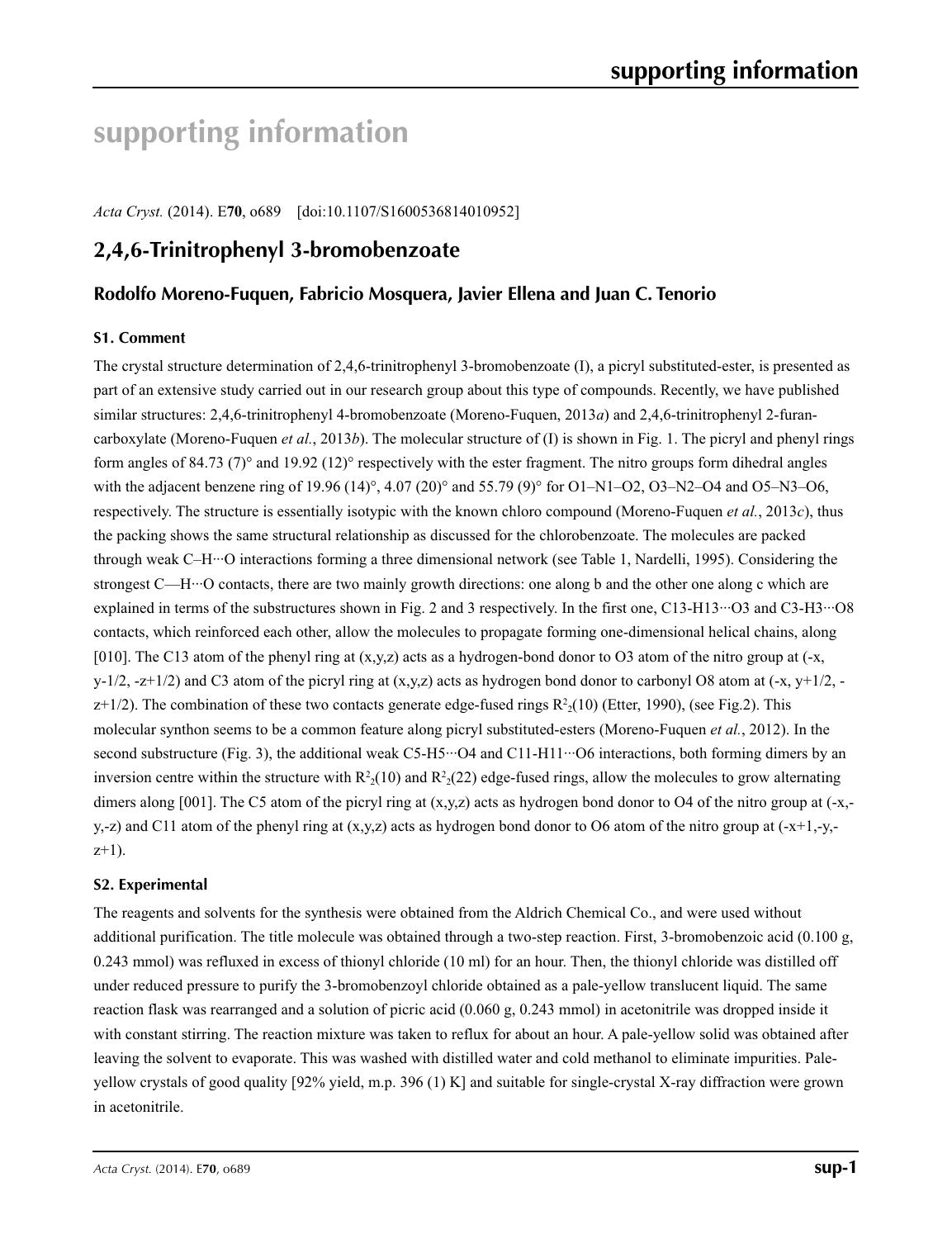### **S3. Refinement**

All H-atoms were positioned at geometrically idealized positions, C—H= 0.93Å, and they were refined using a riding model approximation with  $U_{iso}(H)$  constrained to 1.2 times  $U_{eq}$  of the respective parent atom.



### **Figure 1**

Molecular structure of the title compound with displacement ellipsoids drawn at the 50% probability level. H atoms are shown as spheres of arbitrary radius.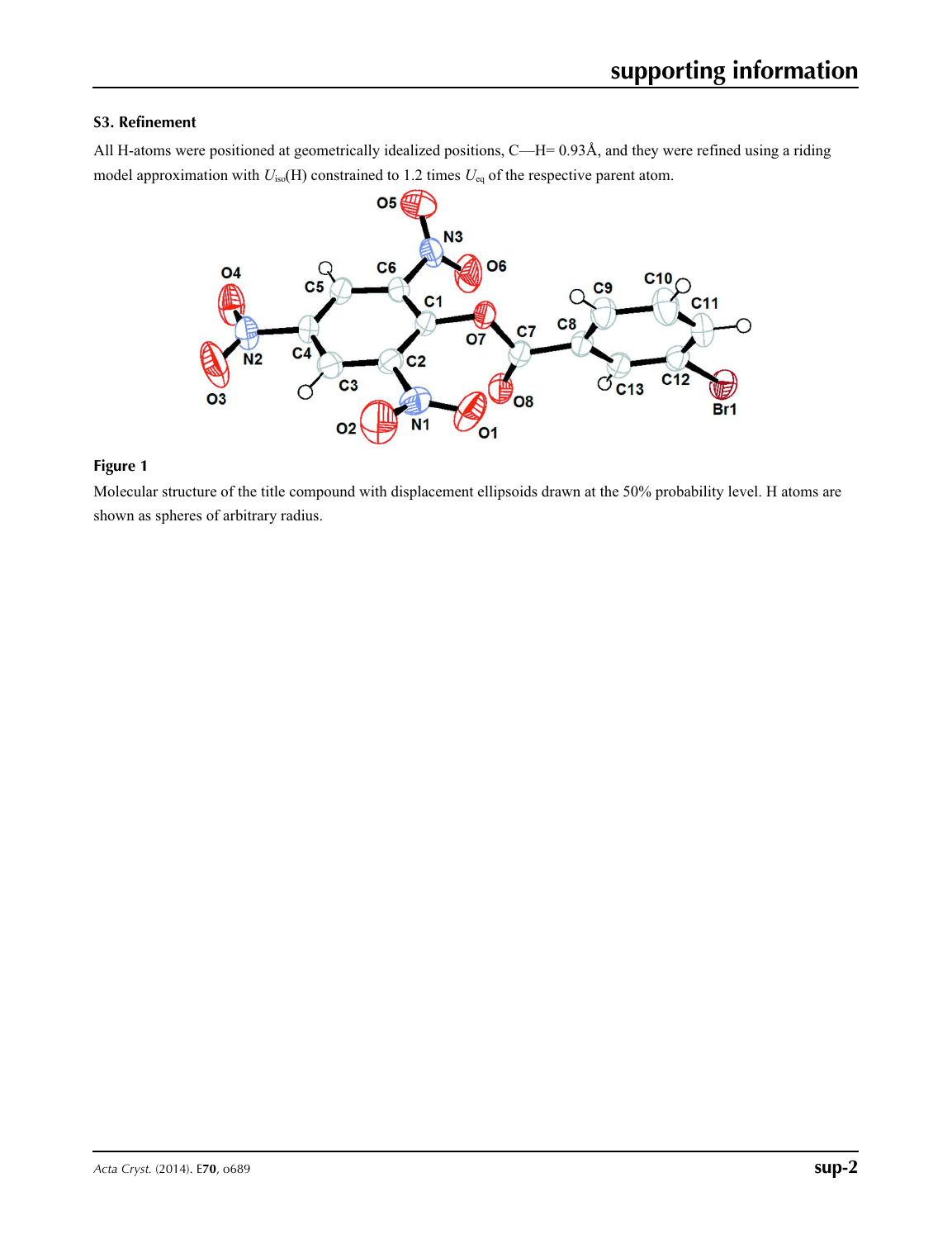

## **Figure 2**

Part of the crystal structure showing the formation of helical rings running along [010]. H-atoms not involved are omitted. Symmetry code: (i) -x, y-1/2, -z+1/2; (ii) -x, y+1/2, -z+1/2.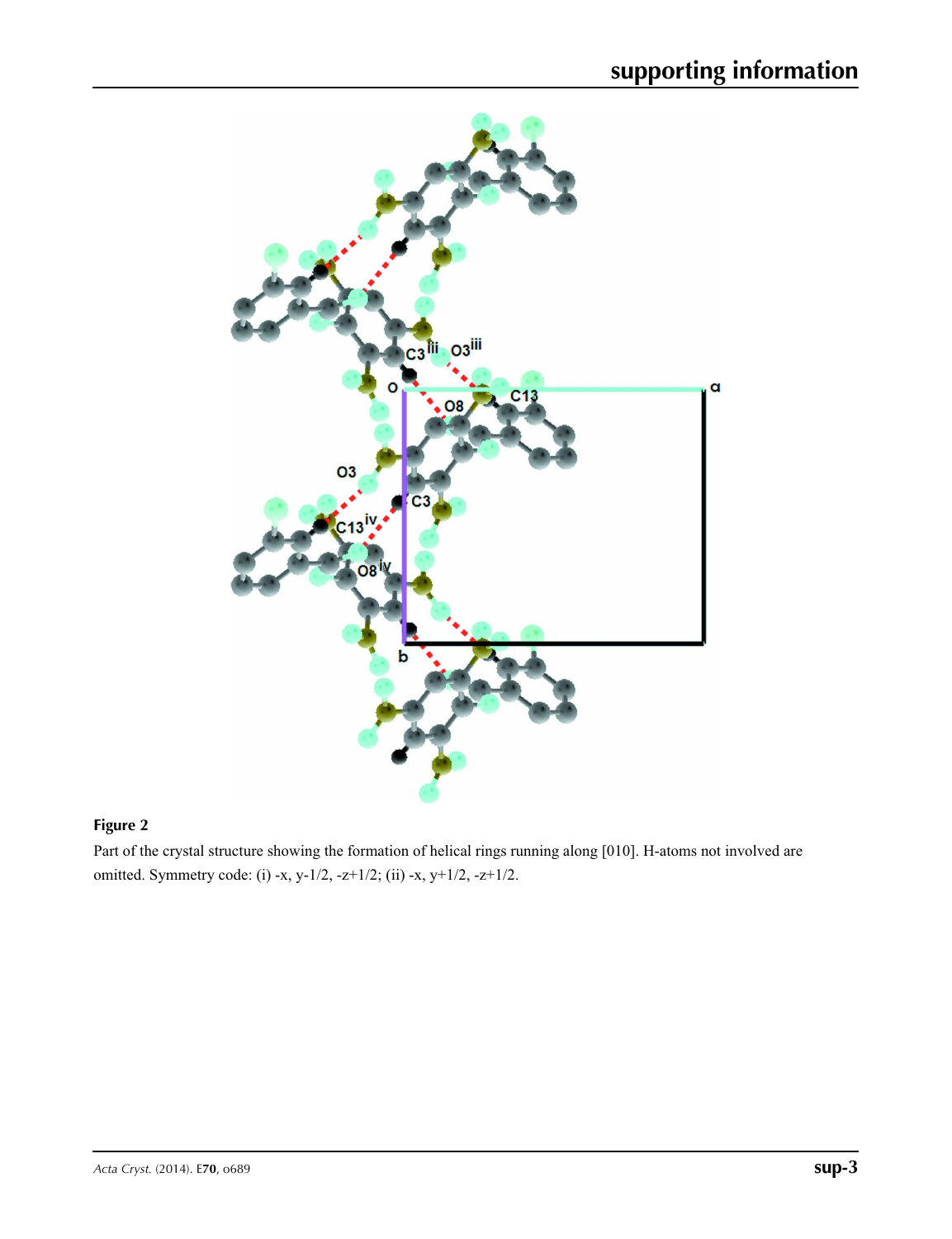

#### **Figure 3**

Part of the crystal structure showing the formation of helical rings running along [001]. H-atoms not involved are omitted. Symmetry code: (iii) -x,-y,-z; (iv) -x+1,-y,-z+1.

> $F(000) = 816$  $D_x = 1.808$  Mg m<sup>-3</sup> Melting point: 396(1) K Mo *Kα* radiation, *λ* = 0.71073 Å Cell parameters from 5804 reflections

 $\theta$  = 3.1–26.4°  $\mu$  = 2.77 mm<sup>-1</sup>  $T = 295 \text{ K}$ 

Block, pale-yellow  $0.27 \times 0.24 \times 0.13$  mm

### **(I)**

*Crystal data*  $C_{13}H_6BrN_3O_8$  $M_r = 412.12$ Monoclinic, *P*21/*c* Hall symbol: -P 2ybc  $a = 11.2925$  (4) Å  $b = 9.5672(3)$  Å  $c = 14.0560$  (6) Å  $\beta$  = 94.625 (2)<sup>o</sup>  $V = 1513.63$  (10) Å<sup>3</sup>  $Z = 4$ 

### *Data collection*

| Nonius KappaCCD                          | 5971 measured reflections                                                  |
|------------------------------------------|----------------------------------------------------------------------------|
|                                          |                                                                            |
| diffractometer                           | 3082 independent reflections                                               |
| Radiation source: fine-focus sealed tube | 2572 reflections with $I > 2\sigma(I)$                                     |
| Graphite monochromator                   | $R_{\text{int}} = 0.021$                                                   |
| CCD rotation images, thick slices scans  | $\theta_{\text{max}} = 26.4^{\circ}$ , $\theta_{\text{min}} = 3.1^{\circ}$ |
| Absorption correction: multi-scan        | $h = -14 \rightarrow 14$                                                   |
| (SADABS; Sheldrick, 2004)                | $k = -11 \rightarrow 11$                                                   |
| $T_{\min}$ = 0.486, $T_{\max}$ = 0.601   | $l = -17 \rightarrow 17$                                                   |

### *Refinement*

Refinement on *F*<sup>2</sup> Least-squares matrix: full  $R[F^2 > 2\sigma(F^2)] = 0.031$  $wR(F^2) = 0.081$  $S = 1.03$ 3082 reflections 227 parameters 0 restraints Primary atom site location: structure-invariant direct methods

Secondary atom site location: difference Fourier map Hydrogen site location: inferred from neighbouring sites H-atom parameters constrained  $w = 1/[\sigma^2 (F_o^2) + (0.0403P)^2 + 0.7085P]$ where  $P = (F_o^2 + 2F_c^2)/3$  $(\Delta/\sigma)_{\text{max}}$  < 0.001 Δ*ρ*max = 0.42 e Å−3  $\Delta\rho_{\text{min}} = -0.50$  e Å<sup>-3</sup>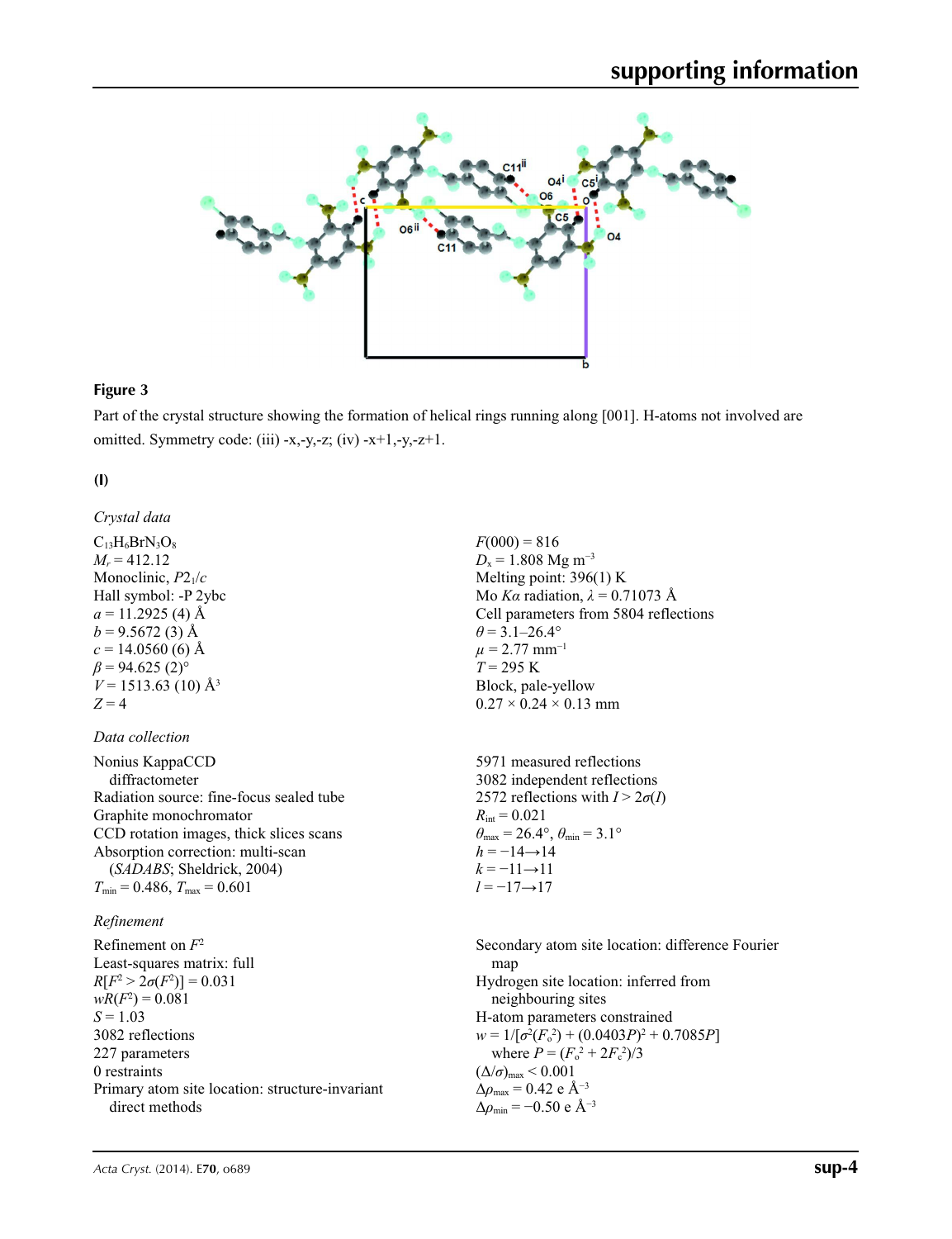Extinction correction: *SHELXL*, Fc\* =kFc[1+0.001xFc2 *λ*3 /sin(2*θ*)]-1/4 Extinction coefficient: 0.0122 (8)

#### *Special details*

**Geometry**. All esds (except the esd in the dihedral angle between two l.s. planes) are estimated using the full covariance matrix. The cell esds are taken into account individually in the estimation of esds in distances, angles and torsion angles; correlations between esds in cell parameters are only used when they are defined by crystal symmetry. An approximate (isotropic) treatment of cell esds is used for estimating esds involving l.s. planes.

**Refinement**. Refinement of  $F^2$  against ALL reflections. The weighted R-factor wR and goodness of fit *S* are based on  $F^2$ , conventional *R*-factors *R* are based on *F*, with *F* set to zero for negative  $F^2$ . The threshold expression of  $F^2 > \sigma(F^2)$  is used only for calculating *R*-factors(gt) *etc*. and is not relevant to the choice of reflections for refinement. *R*-factors based on *F*<sup>2</sup> are statistically about twice as large as those based on *F*, and *R*- factors based on ALL data will be even larger.

*Fractional atomic coordinates and isotropic or equivalent isotropic displacement parameters (Å<sup>2</sup>)* 

|                | $\boldsymbol{x}$ | $\mathcal{Y}$ | $\boldsymbol{Z}$ | $U_{\rm iso}$ */ $U_{\rm eq}$ |  |
|----------------|------------------|---------------|------------------|-------------------------------|--|
| Br1            | 0.42777(2)       | $-0.02749(3)$ | 0.715747(17)     | 0.05304(13)                   |  |
| O <sub>1</sub> | 0.1739(2)        | 0.4619(2)     | 0.36624(13)      | 0.0651(5)                     |  |
| O2             | 0.0830(2)        | 0.5890(2)     | 0.25761(16)      | 0.0814(7)                     |  |
| O <sub>3</sub> | $-0.1211(2)$     | 0.3737(3)     | $-0.01520(17)$   | 0.0930(9)                     |  |
| <b>O4</b>      | $-0.06765(18)$   | 0.1728(2)     | $-0.06105(14)$   | 0.0635(5)                     |  |
| O <sub>5</sub> | 0.3193(2)        | $-0.0080(2)$  | 0.10541(17)      | 0.0731(6)                     |  |
| O <sub>6</sub> | 0.2583(2)        | $-0.0484(2)$  | 0.24323(15)      | 0.0713(6)                     |  |
| O <sub>7</sub> | 0.28431(12)      | 0.23650(17)   | 0.30276(10)      | 0.0385(4)                     |  |
| O <sub>8</sub> | 0.15437(13)      | 0.14296(19)   | 0.39805(11)      | 0.0453(4)                     |  |
| N1             | 0.12577(19)      | 0.4786(2)     | 0.28662(15)      | 0.0457(5)                     |  |
| N <sub>2</sub> | $-0.06070(18)$   | 0.2704(2)     | $-0.00614(15)$   | 0.0489(5)                     |  |
| N <sub>3</sub> | 0.26169(17)      | 0.0199(2)     | 0.17035(15)      | 0.0445(5)                     |  |
| C1             | 0.19417(17)      | 0.2459(2)     | 0.23105(14)      | 0.0335(5)                     |  |
| C <sub>2</sub> | 0.11868(19)      | 0.3606(2)     | 0.21900(15)      | 0.0360(5)                     |  |
| C <sub>3</sub> | 0.03478(19)      | 0.3701(2)     | 0.14191(15)      | 0.0385(5)                     |  |
| H <sub>3</sub> | $-0.0167$        | 0.4460        | 0.1351           | $0.046*$                      |  |
| C4             | 0.02977(18)      | 0.2642(2)     | 0.07569(14)      | 0.0356(5)                     |  |
| C <sub>5</sub> | 0.10472(18)      | 0.1513(2)     | 0.08195(15)      | 0.0364(5)                     |  |
| H <sub>5</sub> | 0.1018           | 0.0829        | 0.0348           | $0.044*$                      |  |
| C6             | 0.18467(18)      | 0.1439(2)     | 0.16128(14)      | 0.0342(5)                     |  |
| C7             | 0.25235(18)      | 0.1838(2)     | 0.38886(14)      | 0.0355(5)                     |  |
| C8             | 0.35354(18)      | 0.1859(2)     | 0.46246(14)      | 0.0350(5)                     |  |
| C9             | 0.4515(2)        | 0.2719(3)     | 0.45653(16)      | 0.0435(5)                     |  |
| H9             | 0.4574           | 0.3296        | 0.4039           | $0.052*$                      |  |
| C10            | 0.5406(2)        | 0.2703(3)     | 0.53043(18)      | 0.0531(6)                     |  |
| H10            | 0.6060           | 0.3288        | 0.5276           | $0.064*$                      |  |
| C11            | 0.5337(2)        | 0.1834(3)     | 0.60789(17)      | 0.0482(6)                     |  |
| H11            | 0.5939           | 0.1829        | 0.6571           | $0.058*$                      |  |
| C12            | 0.43635(19)      | 0.0970(2)     | 0.61152(15)      | 0.0383(5)                     |  |
| C13            | 0.34547(18)      | 0.0974(2)     | 0.54011(15)      | 0.0368(5)                     |  |
| H13            | 0.2799           | 0.0394        | 0.5437           | $0.044*$                      |  |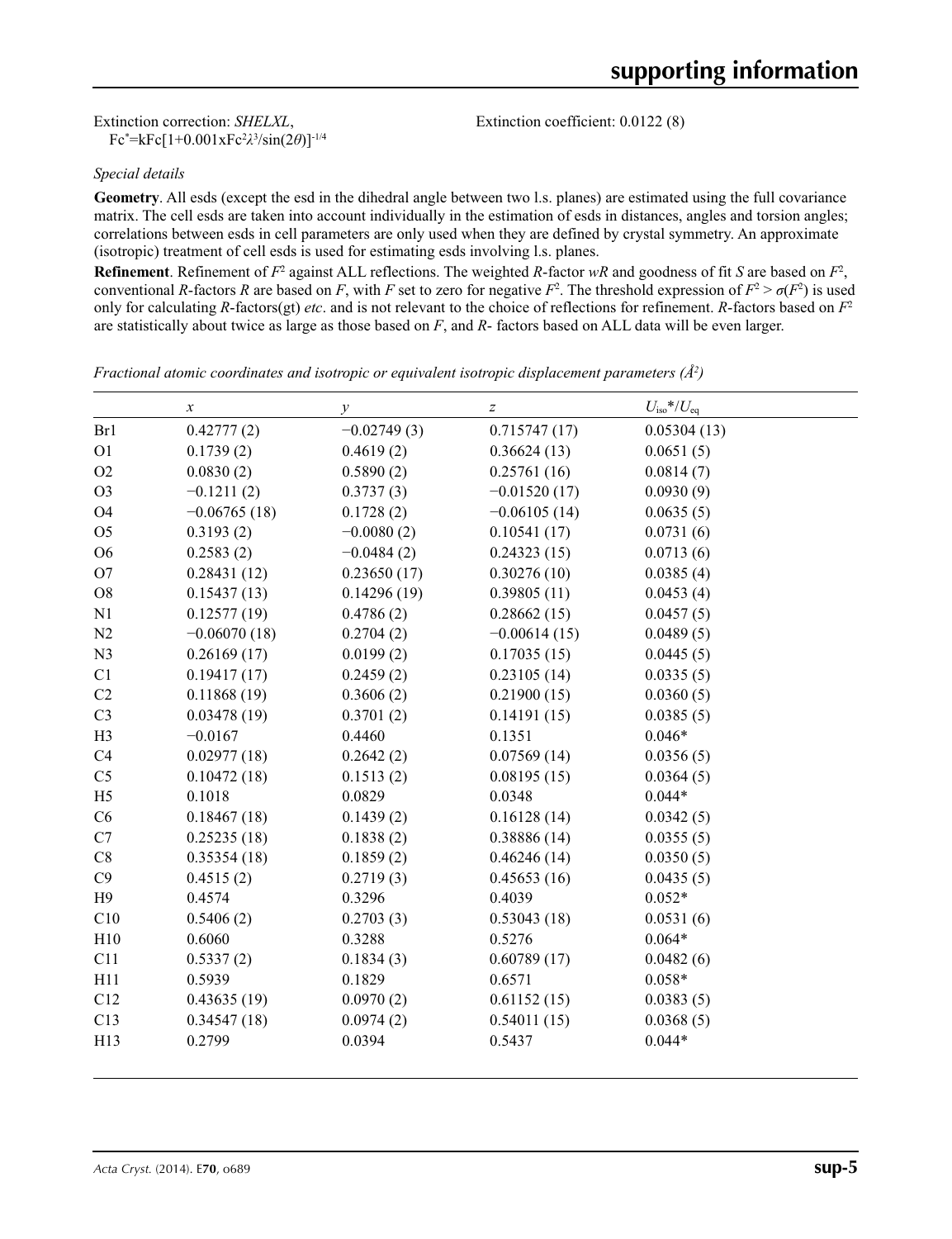|                | $U^{11}$    | $U^{22}$   | $U^{33}$    | $U^{12}$      | $U^{13}$      | $U^{23}$      |
|----------------|-------------|------------|-------------|---------------|---------------|---------------|
| Br1            | 0.06119(19) | 0.0611(2)  | 0.03652(16) | 0.01162(12)   | 0.00239(11)   | 0.01329(11)   |
| O <sub>1</sub> | 0.0973(15)  | 0.0632(13) | 0.0334(10)  | $-0.0016(11)$ | $-0.0035(9)$  | $-0.0101(9)$  |
| O2             | 0.1105(18)  | 0.0569(14) | 0.0728(14)  | 0.0343(13)    | $-0.0170(12)$ | $-0.0218(11)$ |
| O <sub>3</sub> | 0.1003(16)  | 0.0825(16) | 0.0870(16)  | 0.0552(14)    | $-0.0486(13)$ | $-0.0217(13)$ |
| O4             | 0.0767(12)  | 0.0491(11) | 0.0588(12)  | $-0.0011(10)$ | $-0.0308(10)$ | $-0.0065(9)$  |
| O <sub>5</sub> | 0.0713(13)  | 0.0773(15) | 0.0722(15)  | 0.0310(11)    | 0.0148(11)    | $-0.0117(11)$ |
| O <sub>6</sub> | 0.0920(15)  | 0.0594(13) | 0.0594(13)  | 0.0284(11)    | $-0.0131(11)$ | 0.0154(10)    |
| O7             | 0.0352(7)   | 0.0526(10) | 0.0269(7)   | $-0.0028(7)$  | $-0.0020(6)$  | 0.0040(7)     |
| O <sub>8</sub> | 0.0388(8)   | 0.0594(11) | 0.0369(8)   | $-0.0083(8)$  | $-0.0021(6)$  | 0.0078(8)     |
| N1             | 0.0504(11)  | 0.0471(13) | 0.0404(11)  | 0.0032(10)    | 0.0086(9)     | $-0.0076(9)$  |
| N2             | 0.0510(12)  | 0.0476(13) | 0.0453(11)  | 0.0063(10)    | $-0.0137(9)$  | 0.0030(10)    |
| N <sub>3</sub> | 0.0431(11)  | 0.0434(12) | 0.0447(12)  | 0.0097(9)     | $-0.0103(9)$  | $-0.0057(10)$ |
| C1             | 0.0333(10)  | 0.0419(12) | 0.0249(9)   | $-0.0002(9)$  | 0.0009(8)     | 0.0042(9)     |
| C <sub>2</sub> | 0.0408(11)  | 0.0375(12) | 0.0302(10)  | 0.0016(10)    | 0.0052(9)     | $-0.0017(9)$  |
| C <sub>3</sub> | 0.0404(11)  | 0.0371(12) | 0.0379(12)  | 0.0052(10)    | 0.0034(9)     | 0.0038(10)    |
| C <sub>4</sub> | 0.0385(11)  | 0.0381(12) | 0.0289(10)  | 0.0024(10)    | $-0.0044(8)$  | 0.0055(9)     |
| C <sub>5</sub> | 0.0430(11)  | 0.0369(12) | 0.0286(10)  | 0.0014(10)    | $-0.0009(9)$  | 0.0004(9)     |
| C6             | 0.0354(10)  | 0.0360(12) | 0.0309(10)  | 0.0057(9)     | 0.0004(8)     | 0.0040(9)     |
| C7             | 0.0394(11)  | 0.0384(12) | 0.0283(10)  | 0.0006(10)    | 0.0000(8)     | 0.0011(9)     |
| C8             | 0.0365(10)  | 0.0388(12) | 0.0289(10)  | 0.0022(10)    | $-0.0013(8)$  | $-0.0013(9)$  |
| C9             | 0.0451(12)  | 0.0461(14) | 0.0382(12)  | $-0.0038(11)$ | $-0.0030(10)$ | 0.0090(10)    |
| C10            | 0.0452(13)  | 0.0570(16) | 0.0545(15)  | $-0.0135(12)$ | $-0.0116(11)$ | 0.0084(13)    |
| C11            | 0.0445(12)  | 0.0549(15) | 0.0423(13)  | 0.0012(12)    | $-0.0136(10)$ | 0.0027(12)    |
| C12            | 0.0445(12)  | 0.0401(13) | 0.0300(10)  | 0.0103(10)    | 0.0008(9)     | 0.0011(9)     |
| C13            | 0.0378(11)  | 0.0392(13) | 0.0332(11)  | $-0.0003(10)$ | 0.0016(9)     | $-0.0002(9)$  |
|                |             |            |             |               |               |               |

*Atomic displacement parameters (Å2 )*

*Geometric parameters (Å, º)*

| $Br1-C12$ | 1.897(2) | $C3-C4$     | 1.374(3) |  |
|-----------|----------|-------------|----------|--|
| $O1 - N1$ | 1.215(3) | $C3-H3$     | 0.9300   |  |
| $O2 - N1$ | 1.218(3) | $C4 - C5$   | 1.370(3) |  |
| $O3 - N2$ | 1.201(3) | $C5-C6$     | 1.379(3) |  |
| $O4 - N2$ | 1.210(3) | $C5 - H5$   | 0.9300   |  |
| $O5 - N3$ | 1.193(3) | $C7-C8$     | 1.478(3) |  |
| $O6 - N3$ | 1.218(3) | $C8-C9$     | 1.387(3) |  |
| $O7-C1$   | 1.376(2) | $C8 - C13$  | 1.391(3) |  |
| $O7 - C7$ | 1.386(2) | $C9 - C10$  | 1.387(3) |  |
| $O8-C7$   | 1.190(2) | $C9 - H9$   | 0.9300   |  |
| $N1 - C2$ | 1.474(3) | $C10 - C11$ | 1.377(3) |  |
| $N2-C4$   | 1.477(3) | $C10 - H10$ | 0.9300   |  |
| $N3-C6$   | 1.470(3) | $C11 - C12$ | 1.379(3) |  |
| $C1-C6$   | 1.382(3) | $C11 - H11$ | 0.9300   |  |
| $C1-C2$   | 1.392(3) | $C12 - C13$ | 1.376(3) |  |
| $C2-C3$   | 1.384(3) | $C13 - H13$ | 0.9300   |  |
|           |          |             |          |  |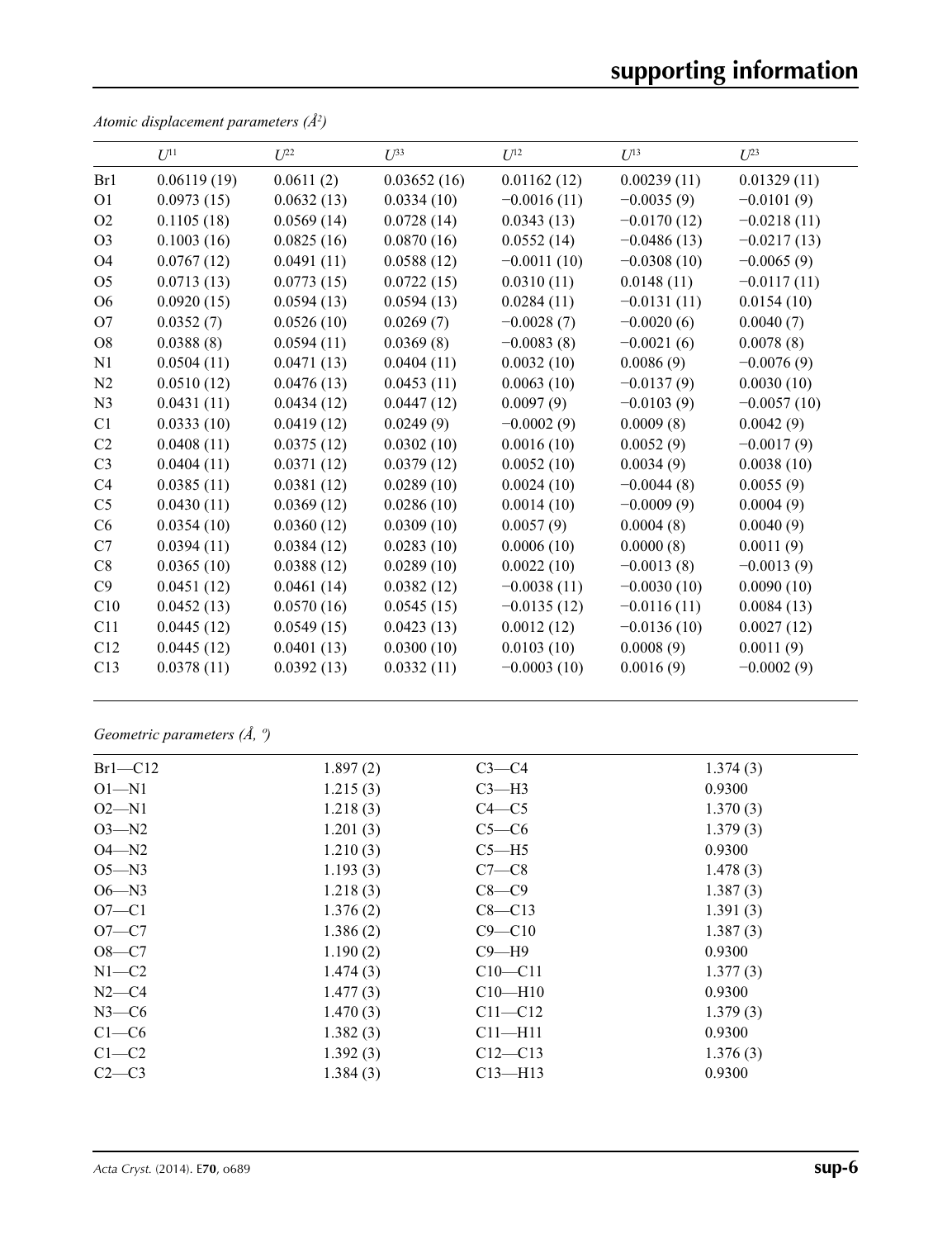| $C1 - 07 - C7$      | 115.73(16)    | $C5-C6-C1$             | 123.1(2)      |
|---------------------|---------------|------------------------|---------------|
| $O1 - N1 - O2$      | 123.9(2)      | $C5-C6-N3$             | 117.15(19)    |
| $O1 - N1 - C2$      | 119.4(2)      | $C1-C6-N3$             | 119.79(18)    |
| $O2 - N1 - C2$      | 116.7(2)      | $O8-C7-O7$             | 121.61(18)    |
|                     |               |                        |               |
| $O3 - N2 - O4$      | 124.0(2)      | $O8 - C7 - C8$         | 126.98(19)    |
| $O3 - N2 - C4$      | 117.8(2)      | $O7 - C7 - C8$         | 111.41(17)    |
| $O4 - N2 - C4$      | 118.1(2)      | $C9 - C8 - C13$        | 120.8(2)      |
| $O5 - N3 - O6$      | 125.4(2)      | $C9 - C8 - C7$         | 122.8(2)      |
| $O5 - N3 - C6$      | 118.0(2)      | $C13-C8-C7$            | 116.42(19)    |
| $O6 - N3 - C6$      | 116.5(2)      | $C8 - C9 - C10$        | 118.9(2)      |
| $O7 - C1 - C6$      | 118.96 (19)   | $C8-C9-H9$             | 120.6         |
| $O7 - C1 - C2$      | 123.38 (19)   | $C10-C9-H9$            | 120.6         |
|                     |               |                        |               |
| $C6-C1-C2$          | 117.32(18)    | $C11 - C10 - C9$       | 121.0(2)      |
| $C3-C2-C1$          | 121.4(2)      | $C11 - C10 - H10$      | 119.5         |
| $C3-C2-N1$          | 116.9(2)      | $C9 - C10 - H10$       | 119.5         |
| $C1-C2-N1$          | 121.65(19)    | $C10-C11-C12$          | 119.1(2)      |
| $C4-C3-C2$          | 118.0(2)      | $C10 - C11 - H11$      | 120.4         |
| $C4-C3-H3$          | 121.0         | $C12 - C11 - H11$      | 120.4         |
| $C2-C3-H3$          | 121.0         | $C13 - C12 - C11$      | 121.4(2)      |
| $C5-C4-C3$          | 123.1(2)      | $C13 - C12 - Br1$      | 118.90(17)    |
| $C5-C4-N2$          | 117.8(2)      | $C11 - C12 - Br1$      | 119.68 (16)   |
|                     |               |                        |               |
| $C3-C4-N2$          | 119.1(2)      | $C12-C13-C8$           | 118.8(2)      |
| $C4-C5-C6$          | 117.0(2)      | $C12 - C13 - H13$      | 120.6         |
| $C4-C5-H5$          | 121.5         | $C8 - C13 - H13$       | 120.6         |
| $C6-C5-H5$          | 121.5         |                        |               |
|                     |               |                        |               |
| $C7 - 07 - C1 - C6$ | $-100.4(2)$   | $C2-C1-C6-C5$          | $-0.1(3)$     |
|                     |               | $O7 - C1 - C6 - N3$    |               |
|                     |               |                        |               |
| $C7 - 07 - C1 - C2$ | 86.5(3)       |                        | 6.8(3)        |
| $O7 - C1 - C2 - C3$ | 175.27(19)    | $C2-C1-C6-N3$          | $-179.71(19)$ |
| $C6 - C1 - C2 - C3$ | 2.0(3)        | $O5 - N3 - C6 - C5$    | 54.2(3)       |
| $O7 - C1 - C2 - N1$ | $-3.6(3)$     | $O6 - N3 - C6 - C5$    | $-123.6(2)$   |
| $C6-C1-C2-N1$       | $-176.81(19)$ | $O5 - N3 - C6 - C1$    | $-126.1(2)$   |
| $O1 - N1 - C2 - C3$ | 161.2(2)      | $O6 - N3 - C6 - C1$    | 56.0 $(3)$    |
| $O2 - N1 - C2 - C3$ | $-19.6(3)$    | $C1 - 07 - C7 - 08$    | 3.6(3)        |
| $O1 - N1 - C2 - C1$ | $-19.9(3)$    | $C1 - 07 - C7 - C8$    | $-176.60(18)$ |
| $O2 - N1 - C2 - C1$ |               |                        |               |
|                     | 159.3(2)      | $O8-C7-C8-C9$          | $-159.4(2)$   |
| $C1-C2-C3-C4$       | $-1.6(3)$     | $O7-C7-C8-C9$          | 20.8(3)       |
| $N1 - C2 - C3 - C4$ | 177.32 (19)   | $O8-C7-C8-C13$         | 19.8(3)       |
| $C2 - C3 - C4 - C5$ | $-0.9(3)$     | $O7-C7-C8-C13$         | $-159.95(19)$ |
| $C2 - C3 - C4 - N2$ | 178.70 (19)   | $C13-C8-C9-C10$        | $-1.3(4)$     |
| $O3 - N2 - C4 - C5$ | $-175.1(3)$   | $C7-C8-C9-C10$         | 177.9(2)      |
| $O4 - N2 - C4 - C5$ | 3.3(3)        | $C8 - C9 - C10 - C11$  | 1.1(4)        |
| $O3 - N2 - C4 - C3$ | 5.3 $(4)$     | $C9 - C10 - C11 - C12$ | $-0.1(4)$     |
| $O4 - N2 - C4 - C3$ | $-176.3(2)$   | $C10-C11-C12-C13$      | $-0.9(4)$     |
| $C3 - C4 - C5 - C6$ | 2.7(3)        | $C10-C11-C12-Br1$      | 178.1(2)      |
| $N2-C4-C5-C6$       | $-176.87(19)$ | $C11-C12-C13-C8$       | 0.7(3)        |
| $C4 - C5 - C6 - C1$ | $-2.2(3)$     | Br1-C12-C13-C8         | $-178.21(16)$ |